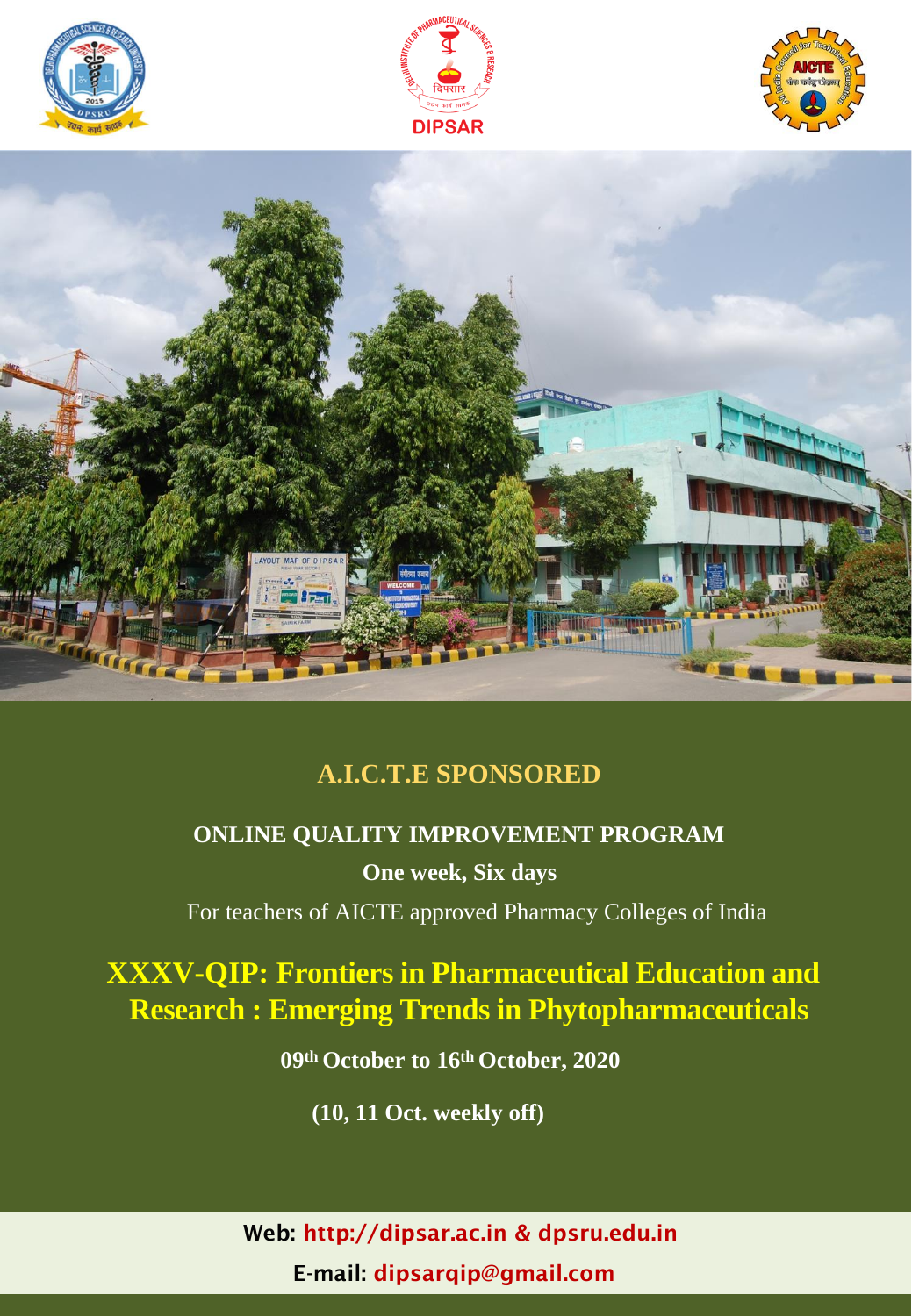#### ABOUT DIPSAR:

Delhi Institute of Pharmaceutical Sciences and Research (DIPSAR), is constituent college of the first Pharmacy University of India, Delhi Pharmaceutical Sciences and Research University (DPSRU). DIPSAR is a State of the Art Pharmacy Institute with legacy of more than 55 years since 1964. The NIRF ranking of DIPSAR is 25 for academic year 2019-20. This premier Institute is preserving its heritage of high standards in teaching and research, producing top class pharmaceutical scientists & pharmacists.



#### FROM THE DESK OF VICE CHANCELLOR



#### Welcome for the Feast of Pharmaceutical Sciences

DPSRU, the first Pharmacy University of India and third in the world takes pride to have XXXV QIP program at the Nodal Center of Quality Improvement Program of All India Council of Technical Education being organized by the premier institute of the country popularly known as DIPSAR. This is the only place where over such 30 programs have been conducted without any break in over last 15 years. Utmost care is taken in selection of speakers.

My compliments to the organizing team. I am sure the faculty participants from various parts of country will be greatly benefited.

> **Prof. Ramesh K.Goyal** Vice Chancellor, DPSRU, New Delhi

#### FROM THE DESK OF DIRECTOR



#### Dear Delegates/Fellow Professionals

It is my privilege to welcome fellow pharmacy teachers of AICTE approved Pharmacy Colleges for AICTE sponsored, one week online quality improvement program at DIPSAR, a premier Pharmaceutical Education and Research Institution. The Institute is known for its high academic standards in teaching and research in various facets of Pharmaceutical Education.

The alumni of the Institute are working as top class pharmaceutical professionals contributing significantly towards the development of Indian pharmaceutical industry and health care system of the country. The students have the opportunity to work in specialized laboratories of each department which boast of highly sophisticated instruments for post graduate and Ph.D studies in addition to the basic facilities for practical training of undergraduate students. The institute has well established research laboratories in the areas of Ocular Pharmacology, Indian system of Medicine, Phyto- chemistry, Synthetic Medicinal Chemistry, Novel Drug Delivery Systems, Drug Design & Development etc. The institute has a rich library facility. We have impressive placement history. I take this opportunity to invite the faculty members from all over the country to Enhance their knowledge and skills.

**Prof. D.P. Pathak** Director, DIPSAR Principal QIP Coordinator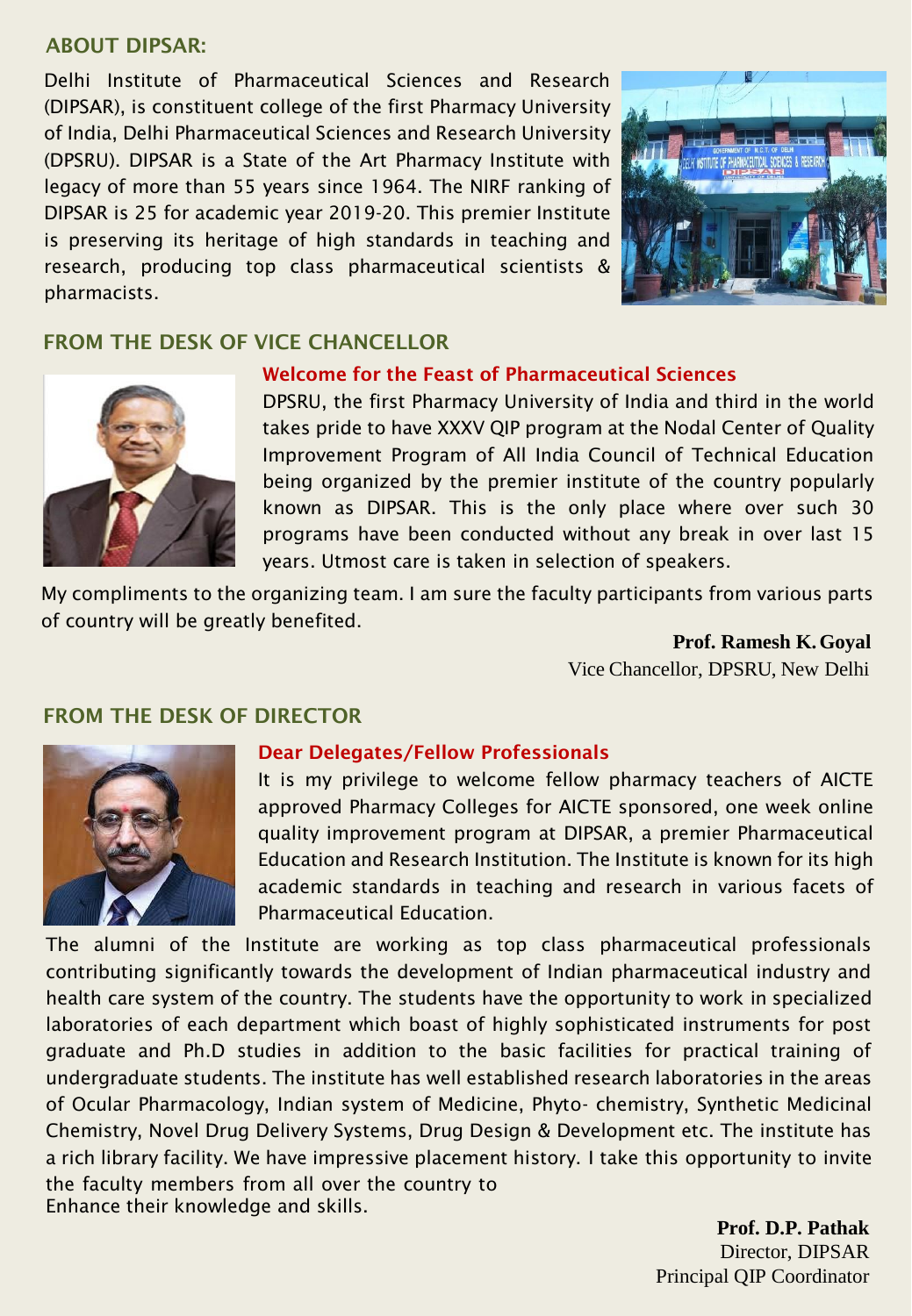#### ABOUT THE PROGRAM

The aim of the program is to provide insight to the fellow pharmacy teachers about the recent developments in various facets of the healthcare profession, The topics planned for QIP are - Entrepreneurship, Managerial skills, Pedagogy, soft skills, separation techniques, Interpretation of analytical data, Bio-statistics, IPR, DRA, Health Economics, Pharmacovigilance, Scientific/Medical writing etc. Thus the program would benefit each participant in a unique way.



#### INSTRUCTIONS FOR REGISTRATION

- Regular faculty of AICTE approved pharmacy colleges of India are eligible to apply.
- $\div$  The applications should be forwarded by the Principal/HOD/ Director of the respective institution.
- \* After downloading the application from [www.dpsru.edu.in](http://www.dpsru.edu.in/) or [www.dipsar.ac.in,](http://www.dipsar.ac.in/) the scanned copy of duly filled registration form should be sent via e-mail t[o](mailto:dipsarqip@gmail.com) [dipsarqip@gmail.com.](mailto:dipsarqip@gmail.com)
- $\cdot$  Number of participants for the course shall be thirty on first cum first serve basis.
- ❖ Certificates would be sent as a soft copy after checking attendance.
- $\div$  Time schedule: 10:00 am to 1:00 pm and 2:00 pm to 5:00 pm.

#### ORGANIZING COMMITTEE

| <b>QIP Patron</b>                |                | Prof. R. K. Goyal                |                      |
|----------------------------------|----------------|----------------------------------|----------------------|
| <b>QIP Principal Coordinator</b> | - 11           | Prof. D.P. Pathak                |                      |
| <b>QIP Cell Coordinator</b>      | ÷              | Dr. S. Latha                     |                      |
| <b>XXXV QIP Committee</b>        | ÷              | Mrs. Manju Vyas, Coordinator     |                      |
|                                  |                | Dr. R. B. Bodla, Co-coordinator  |                      |
|                                  |                | Dr. Sakshi Bajaj, Co-coordinator |                      |
| <b>Members</b>                   | $\mathbb{R}^n$ | Dr. Prof. P. K. Sahoo            | Prof. Sharad Wakode  |
|                                  |                | Prof. Deepti Pandita             | Dr. Meenkshi Chauhan |
|                                  |                | Dr. Saurabh Dahiya               | Dr. Gaurav K. Jain   |
|                                  |                | Dr. Rajani Mathur                | Mrs. Amrita Parle    |
|                                  |                | Mr. Pratap N. Raju               | Mr. Bhag Chand       |
|                                  |                | Dr. Sachin Kumar                 | Dr. Himagani Bansal  |
|                                  |                | Dr. Satish Manchanda             |                      |